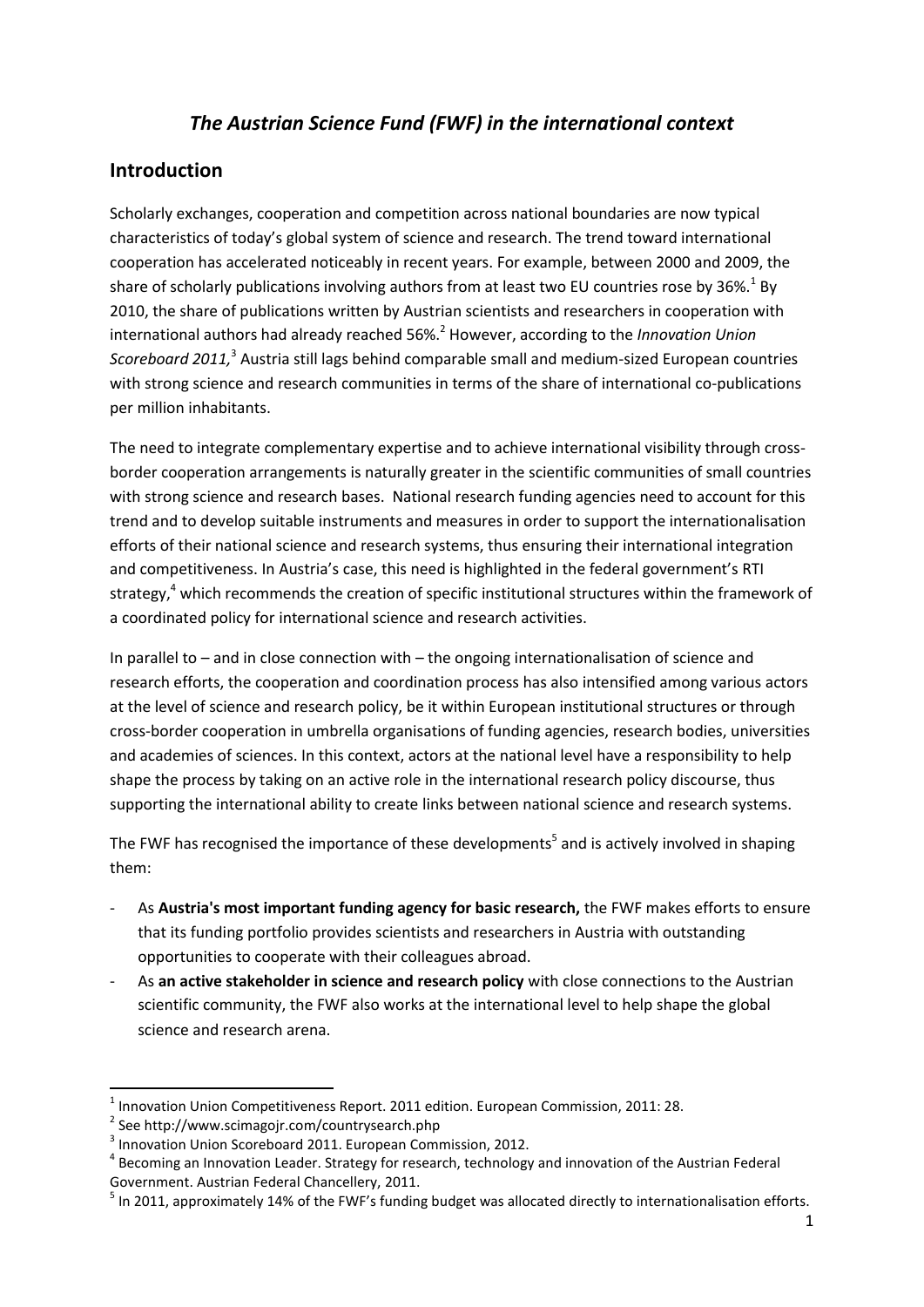- At the **procedural level**, the FWF makes efforts to contribute to the development of international standards and to base its administrative procedures on international models of best practice.

## **How the FWF supports international cooperation**

## *Internationalisation as a principal objective in funding activities*

In essence, the FWF regards the development of cooperation arrangements with scientists and researchers from outside Austria as a process of self-organisation on the part of the scientific community, and the FWF supports this process by offering suitable funding instruments. The generally increasing importance of quality-assured, third-party-funded research certainly also applies to international cooperation activities. In this context, there is an increasing need to provide a secure financial basis for opportunities to cooperate with international partners, thus enhancing the efficiency of cooperation. Organised forms of cooperation can create a competitive advantage for a country's scientific community.

In this context, the FWF focuses on scholarly and scientific standards and views the specific forms of administrative support as an *extension* of the possibilities for science and research-driven cooperation rather than focusing on selected subject areas or geographical areas from the top down. This bottom-up approach provides research institutions with an opportunity to realise their own strategic objectives with support from the FWF's quality-assured programmes. At the same time, the FWF supports the strengths of the Austrian scientific community by taking part in programmes dedicated to specific subjects.

In general, the FWF strives to leverage synergies in cooperation with partner organisations both within and outside Europe in cases where the FWF's procedure-related quality standards are met and where its latitude for action is preserved.

### *Individual cooperation arrangements*

**.** 

Funding for individual cooperation arrangements with researchers abroad represents an important opportunity to support international scholarly exchanges; the FWF offers funding for such cooperation arrangements across multiple programmes.<sup>6</sup> This low-threshold form of support for international cooperation is not coordinated at the level of funding agencies, nor is additional funding provided for the cooperation partners abroad. The prospects for expanding the opportunities available in this context are to be considered with due attention to ensuring a maximum of flexibility and effectiveness for the Austrian scientific community.

 $^6$  In more than half of all ongoing FWF projects, researchers have taken advantage of this funding opportunity. In this context, most cooperation partners are from Germany, followed by the US, UK, France, Switzerland and Italy.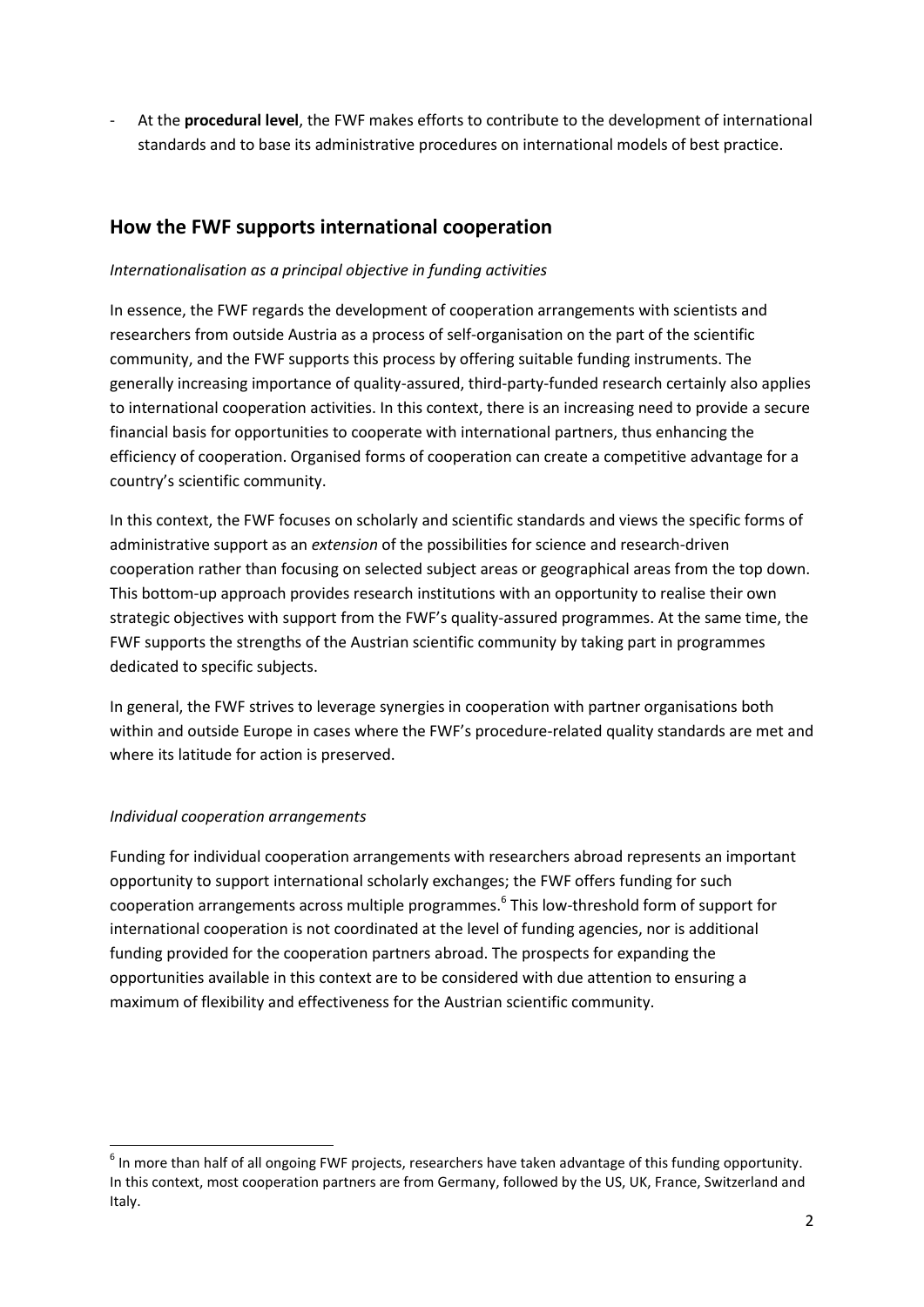### *International mobility*

The increasing mobility of scientists and researchers is among the key characteristics of a globalised science and research system. Leveraging this phenomenon for the benefit of Austria as a science and research location is an essential element of the FWF's internationalisation efforts, especially its support for "brain circulation". This is achieved through specific funding programmes for incoming and outgoing scientists and researchers<sup>7</sup> for the purpose of strengthening human resources, and through general support measures such as the ability to continue previously initiated projects under certain conditions when a researcher switches institutions ("Money follows Researcher"<sup>8</sup>), funding for project costs in developing countries, the ability to apply for certain programmes from abroad (regardless of the applicant's nationality), and the possibility of employing international project staff in ongoing FWF projects.

### *Agreements with international partner organisations*

The FWF's objective is to support sustained research cooperation arrangements through coordinated administrative procedures with partner organisations abroad in order to coordinate the funding of transnational research projects.

In this context, the FWF maintains a number of cooperation agreements with international partner organisations. These agreements are designed to enable the joint funding of closely integrated, generally bilateral research projects for which funding must be secured both in Austria and in the partner country. These agreements focus on enabling joint transnational research work in which all of the research partners involved benefit from the others' complementary expertise. In line with its bottom-up approach, the FWF makes efforts to ensure that its calls are as broadly defined and as open to various subjects as possible in order to enable large parts of the Austrian scientific community to participate. The FWF's support of networking activities also gives rise to concrete prospects in this area.

Given the FWF's limited administrative resources and its ongoing efforts to ensure the efficient use of funds, two ideas are especially important in the FWF's selection of partner organisations: On the one hand, the FWF adheres to a *demand-based policy* for which the extent of existing joint research activities are a key criterion. On the other hand, the FWF also pursues a *supply-oriented policy* and provides the Austrian scientific community with opportunities to cooperate with countries where the level of research cooperation with Austria is still relatively low but where the partner countries exhibit high research potential, and where coordination at the funding agency level supports the development of cooperation relationships due to the specific administrative conditions for research funding. In this way, the FWF provides the Austrian scientific community with opportunities to benefit from emerging research capacities.

In addition to the European Research Area, in particular the large countries with strong research bases and Austria's neighbouring countries (with which Austria has traditionally maintained close research ties), the FWF's efforts in this context mainly focus on (North) America and Asia.

1

<sup>&</sup>lt;sup>7</sup> Meitner Programme, Schrödinger Programme, DK Programme.

<sup>&</sup>lt;sup>8</sup> An initiative launched by Science Europe.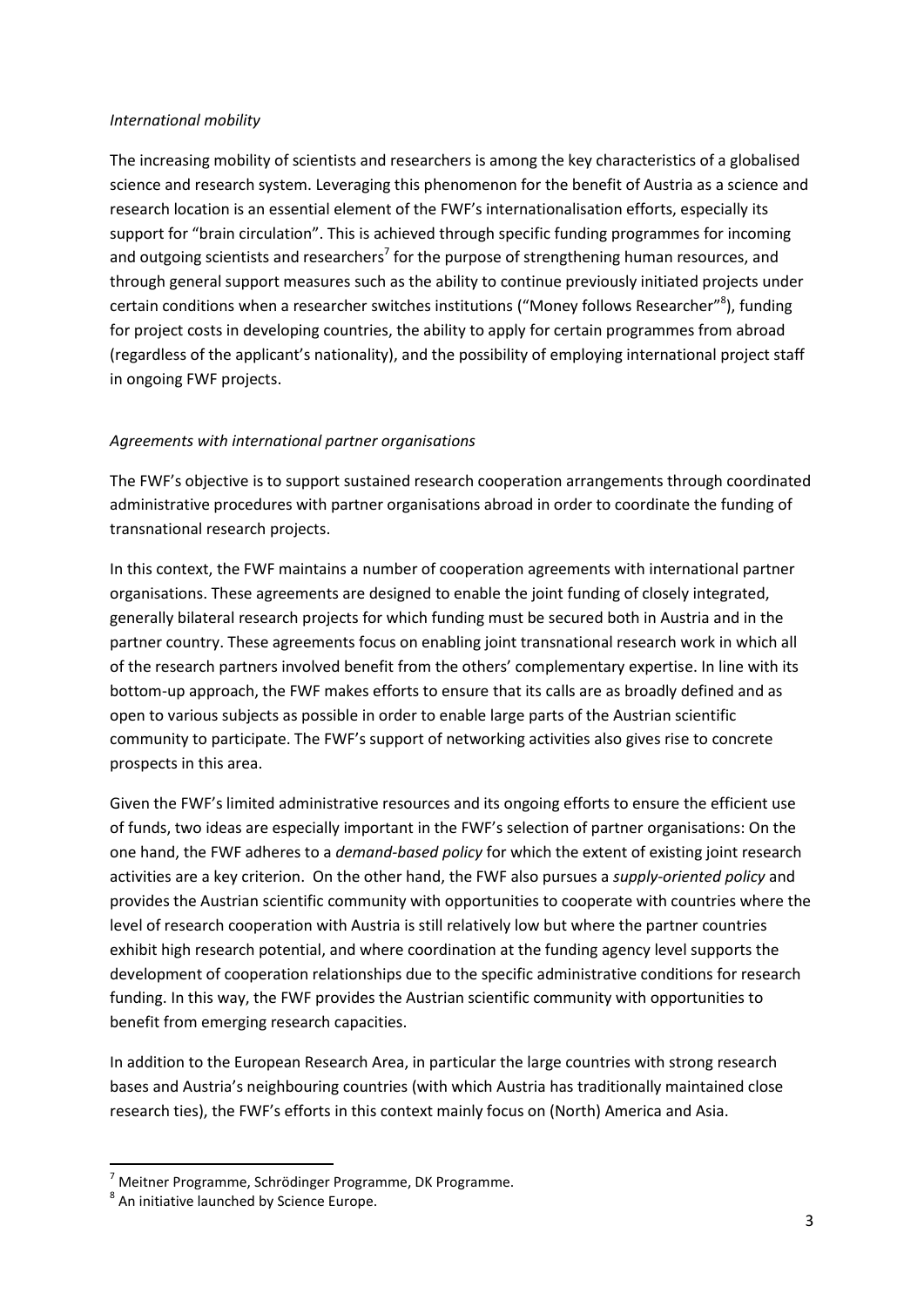#### *Multinational networks*

Multinational networks (e.g. in ERA-Nets<sup>9</sup>) can provide fresh impetus in specific subject areas and help researchers achieve critical mass at the European and global level. In this context, the FWF focuses on activities which create direct added value for the Austrian scientific community, such as the establishment of sustainable transnational research programmes. In this context, it is also necessary to consider aspects of the FWF's organisational development with regard to opportunities for mutual exchange with partner organisations.<sup>10</sup> By participating in these initiatives, the FWF enables the Austrian scientific community to bundle and integrate research activities at the project and programme level. The criteria for FWF involvement are the relevance of each initiative to the Austrian scientific community, the extent to which relevant partner countries are involved, and the conformity of procedures with the FWF's quality standards.

### *Optimised procedures*

Efficient and transparent procedures are of crucial importance to the FWF, especially in its international activities. With regard to the procedures used and the funding of national involvement in international research programmes, the FWF supports the subsidiarity principle in order to ensure sustainable cooperation at the funding agency level. This also applies to funding models for transnational projects, where the added value of cross-border funding is weighed in connection with the sustainability of cooperation models. The objectives are to make administrative procedures as compatible with national procedures as possible, to minimise organisational effort, to keep procedures as simple as possible and to avoid redundant efforts. Within the framework of the review and decision procedure in particular, this requires innovative solutions to be developed in close cooperation with international partner organisations (e.g. the lead agency procedure<sup>11</sup>). In this context, the FWF has been involved in developments which now serve as models at the European level.

# **The FWF's activities as a stakeholder in international science and research policy**

The increasing globalisation of the science and research system means that many issues can only be resolved appropriately at the international (including the European) level, and that research policy efforts are undertaken with concrete effects on national science and research systems. The related international discourse on science and research policy involves actors from a wide variety of fields, including national ministries and funding agencies, research institutions and research bodies, and supranational actors such as the European Commission and the umbrella alliances of national organisations. Among these institutions, the FWF sees itself as an organisation representing the

<sup>&</sup>lt;sup>9</sup> ERA-Net Scheme of the European Commission for the coordination of national research funding activities. <sup>10</sup> cf. FWF ERA-Net Strategy, 2006 (http://www.fwf.ac.at/de/downloads/pdf/fwf-strategie\_era-net.pdf, in German).

 $11$  An initiative of the DFG. FWF and SNSF.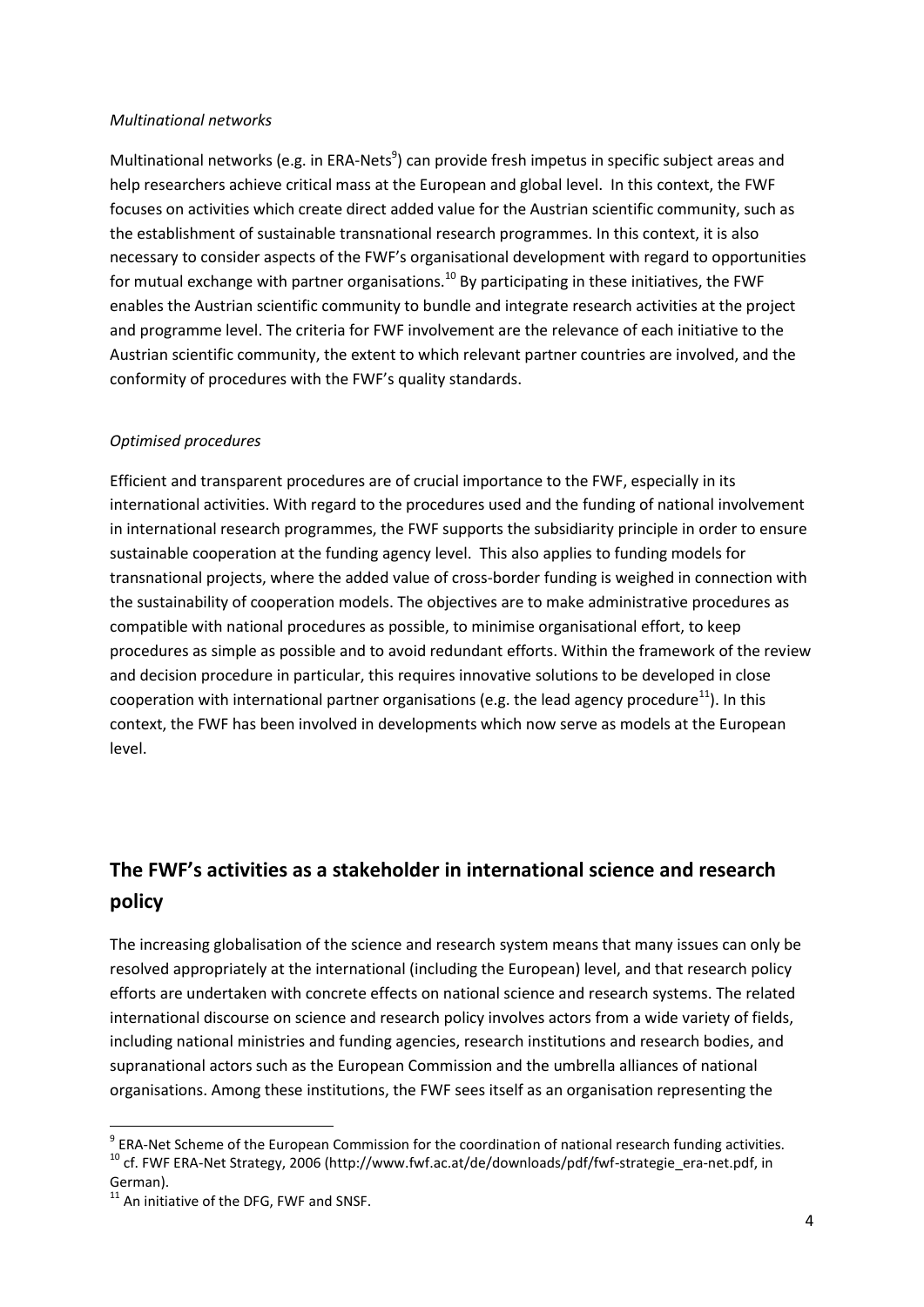interests of Austrian research and pursues the objective of enhancing the development opportunities and international integration of the Austrian research community in general, without attention to subject-specific or regional focuses.

In this context, the FWF supports the activities of Science Europe in order to maintain a structured exchange with relevant international actors and to represent the policy approach of national research funding agencies at the European level, and at the same time in order to develop the joint measures summarised in the EUROHORCs/ESF Vision on a Globally Competitive ERA and Road Map for Actions,<sup>12</sup> which Science Europe has continued to develop.

At the national level, the FWF is committed to working with policymakers and stakeholders to realise Austria's international positioning within the framework of the federal government's RTI strategy in order to develop a coordinated international science and research policy.

## *European Research Area*

The FWF generally welcomes activities designed to integrate national initiatives in the European context as long as real added value is created and a balance is maintained between cooperation and competition at the European level; this also applies to research policy approaches as well as funding and support measures. Diversity is one of Europe's greatest strengths, and thanks to their detailed knowledge of national systems, national organisations can respond to new challenges in a rapid, innovative and targeted manner. These capacities should be strengthened through coordinated measures at the European level. $^{13}$ 

The FWF also favours initiatives to support basic research at the European level, especially the activities of the European Research Council. The FWF supports this development in its activities on the national and European stage<sup>14</sup> and has designed its funding portfolio in a complementary manner in order to maximise the benefit of European initiatives for the Austrian scientific community. In addition, the FWF also supports the initiatives of the European Commission to co-fund national funding programmes as well as the joint funding activities of national organisations.<sup>15</sup>

# **International standards as guidelines for FWF procedures**

The FWF funds internationally competitive research in Austria. This requires the organisation to employ international best practices at all levels. Internationalisation is therefore part of the FWF's day-to-day practice with regard to procedures and operational processes.

<sup>12</sup> www.scienceeurope.org

<sup>&</sup>lt;sup>13</sup> cf. Science Europe / EUROHORCS vision for the realization of the European Research Area.

<sup>&</sup>lt;sup>14</sup> Membership in the IDEAS Programme Committee, support of Austrian applicants in cooperation with the FFG.

<sup>&</sup>lt;sup>15</sup> EU COFUND and ERA-NET Plus programmes.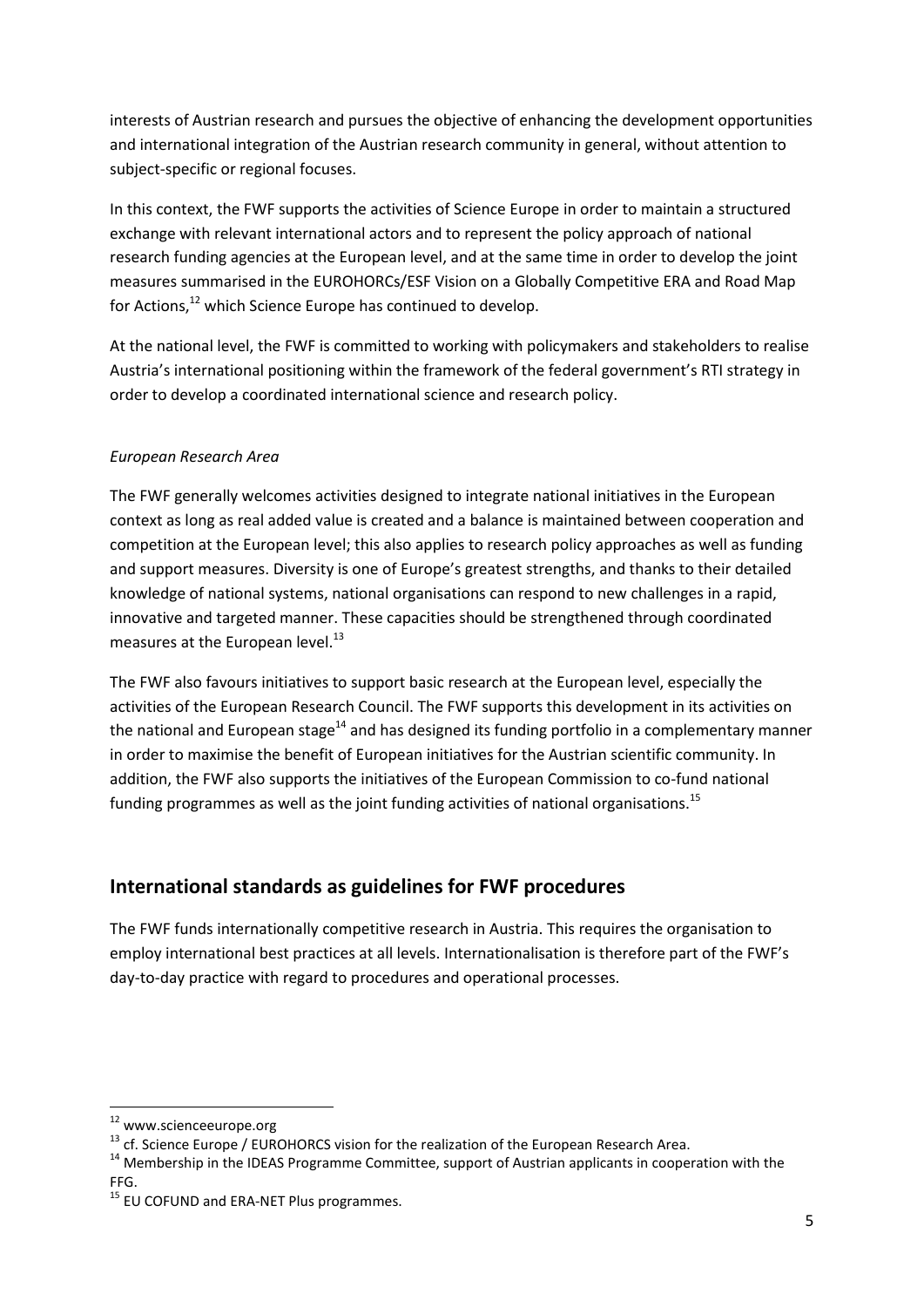### *International review of project applications*

In its funding activities, the FWF is committed to the highest international standards. In order to fulfil these standards, the FWF only requests peer reviews from reviewers based outside of Austria whose expertise best covers the requirements of each application in terms of disciplines, methods and paradigms. This practice is a prerequisite for ensuring that the projects funded by the FWF are competitive at the international level, thus making a substantial contribution to quality assurance in the Austrian science and research system.<sup>16</sup> As a result, FWF-funded projects receive substantially more citations than the Austrian average in each discipline.<sup>17</sup>

### *International evaluation of funding programmes*

In order to verify the effectiveness and impact of its funding measures, the FWF's funding instruments are evaluated on a regular basis.<sup>18</sup> In these evaluations, the FWF relies exclusively on expert evaluators with international experience. The results of these programme evaluations are taken into account in the ongoing development of funding instruments and ensure the programmes' compliance with international standards as a key prerequisite for the international competitiveness of FWF-funded research.

### *Integrity and ethical issues in research*

Ethical issues and matters of research integrity are currently a hotly debated topic all over the world. In international comparisons, national science and research systems are often assessed in terms of how they deal with cases of potential scientific misconduct and with ethical issues. In this regard, as an initiator and founding member of the Austrian Agency for Research Integrity*,* <sup>19</sup> the FWF has established a clear framework based on international standards.

### *Open access*

Ensuring open access to the results of publicly funded academic research can be regarded as one of the main challenges in the global science and research system; this challenge can only be surmounted by means of an internationally coordinated procedure. As a signatory to the *Berlin Declaration on Open Access to Knowledge in the Sciences and Humanities*, the FWF is committed to supporting and promoting sustained open access to scholarly publications and research data. To this end, the FWF requires all project leaders and staff members to make their publications freely available through open access media on the Internet.

 $^{16}$  This is evident in the FWF's track record of successful ERC grant applicants.  $17$  See

https://www.fwf.ac.at/fileadmin/files/Dokumente/Ueber\_den\_FWF/Positionspapiere/der\_wettbewerb\_der\_n ationen.pdf

 $18$  See http://www.fwf.ac.at/en/about-the-fwf/publications/

<sup>19</sup> http://www.oeawi.at